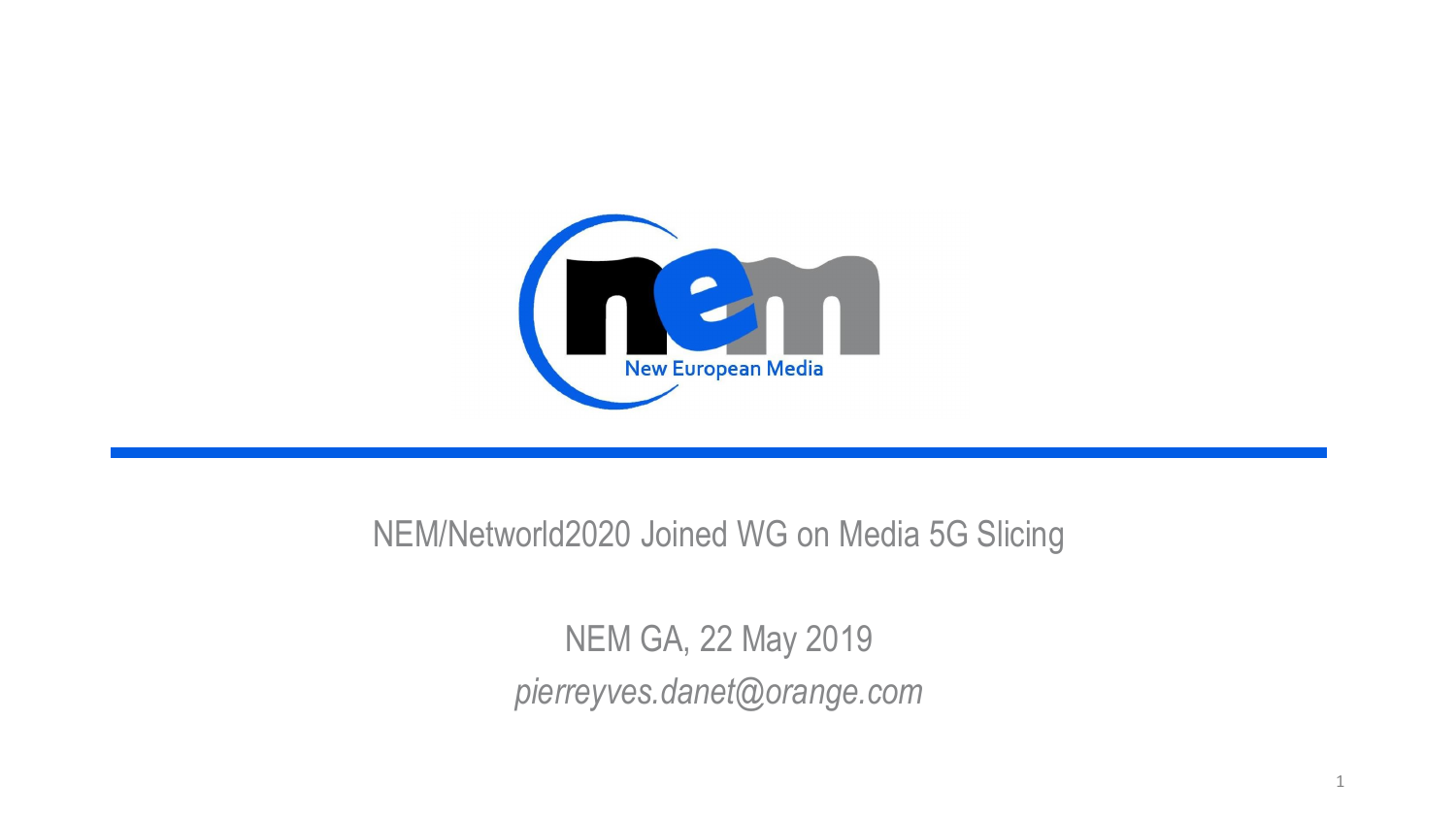

- 1. Objectives
- 2. Use cases taken into account
- 3. Media&content application requirements
- 4. 5G Capabilities and parameters
- 5. 5G Media slice description
- 6. Next steps
- 7. Q/A

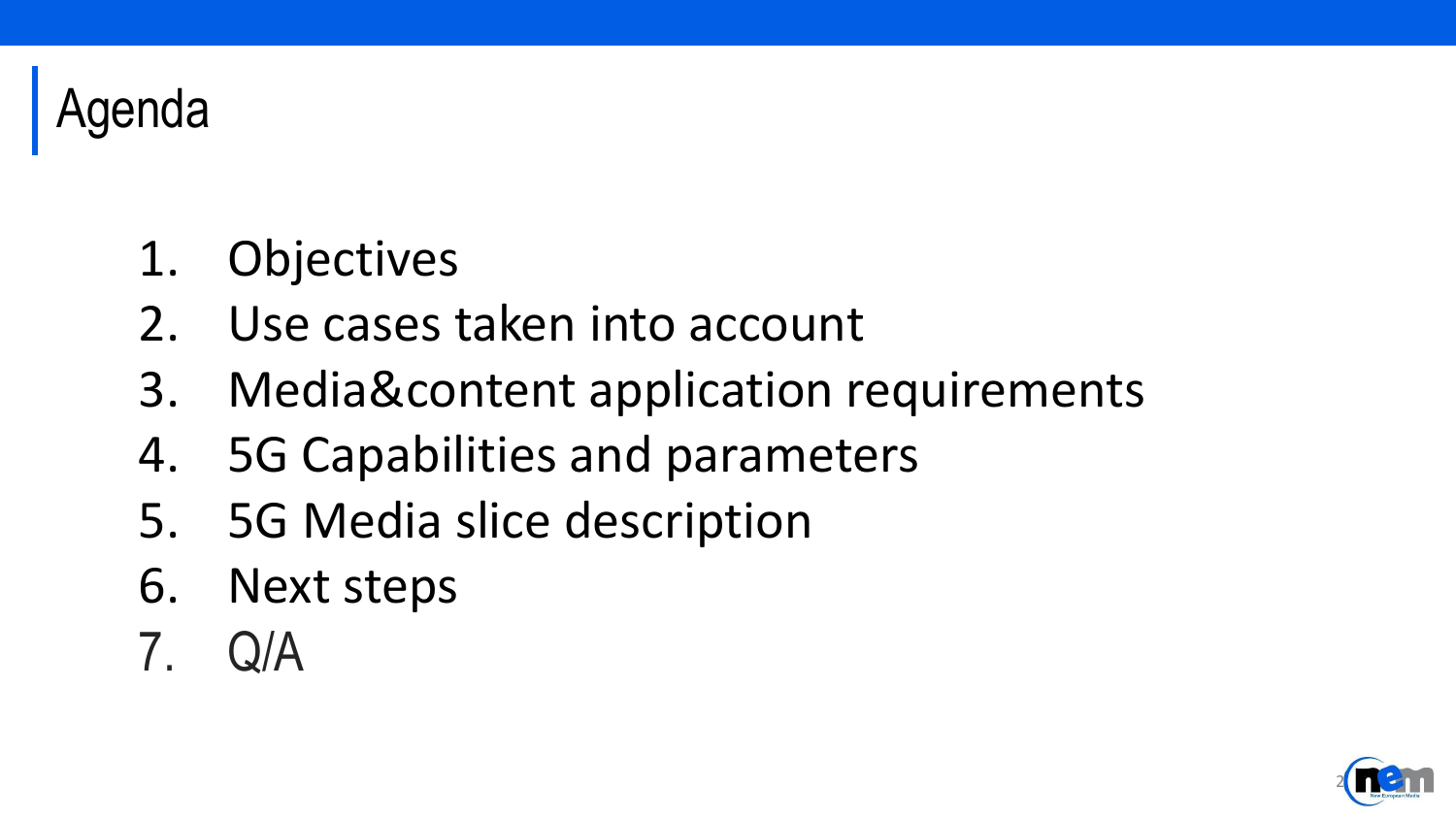### Joined Networld2020/NEM WG objectives

- This is the second paper after the one made in 2018 which has addressed the 5G Media pilots description, it provides a high level description of what a 5G Media&content slice is.
- Taking as basis of the work the most relevant Media&content use cases requirements provided by participants, 5G PPP projects and standardisation bodies, the group has to identify which 5G network parameters are the most suitable in order to satisfy the requirements of all M&E use cases, both in the uplink and downlink, for all stakeholders such as end-users, production houses and Mobile Network Operators (MNOs).
- The basic motivations of such a slice are to increase the usage of network resources, to enable its shared use for multiple applications posing very diverging requirements on the network and to add the required flexibility and scalability to meet these requirements
- In the course of identifying the requirements for the 5G networks, a large number of use cases have been described and analysed by standardisation bodies. These different requirements have been consolidated and agreed in three main classes:
	- Enhanced Mobile Broadband (eMBB) also called Extreme Mobile Broadband
	- Ultra-Reliable and Low Latency Communications (URLLC) and
	- Massive Machine Type Communication (mMTC).
- This paper has the objective to check the necessity to have a specific slice for Media and content applications and then to propose a design.

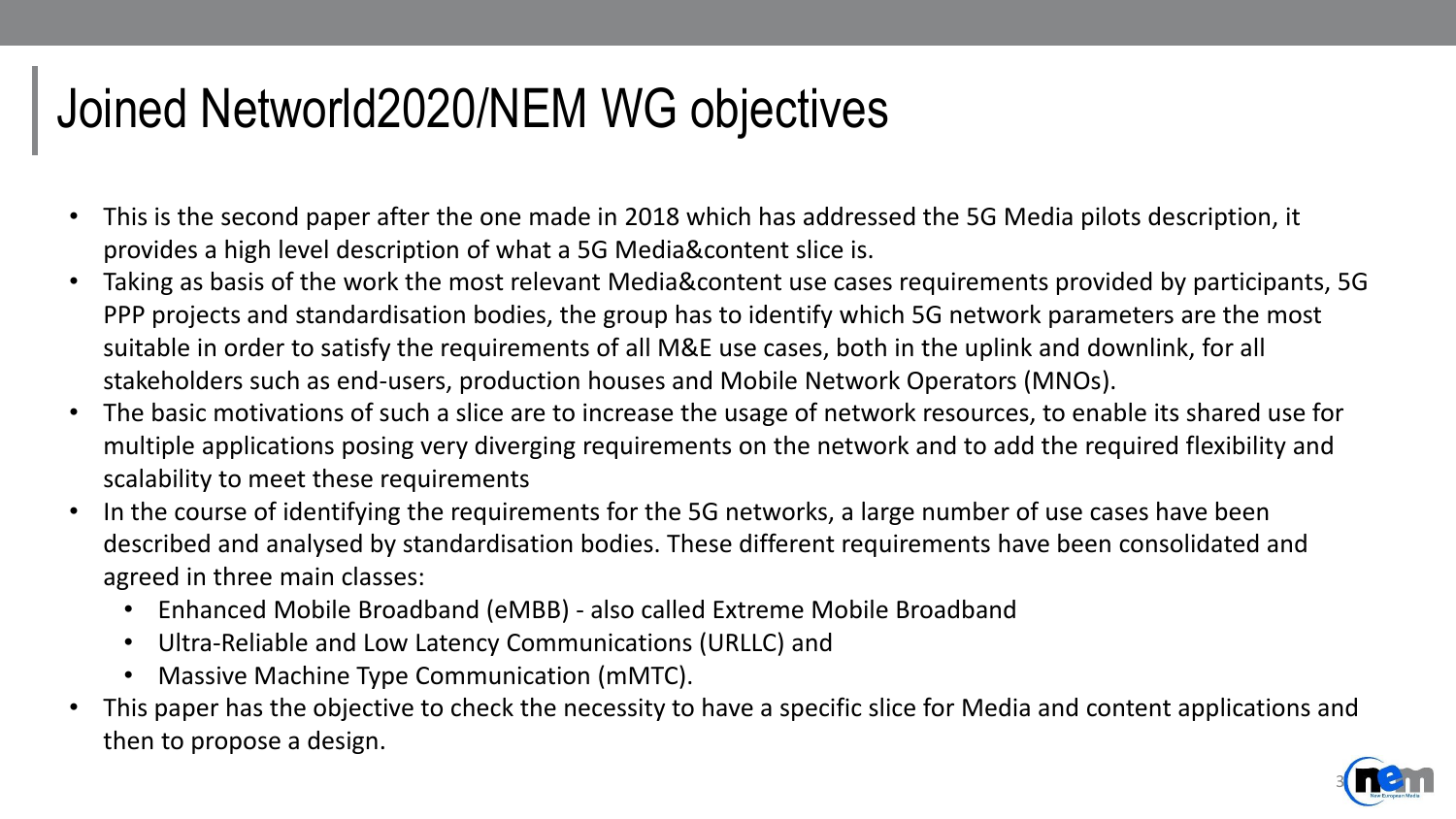5G Media slice paper ToC





- 1- Context
- 2- Potential Media&Content use cases
- 3- Media&content application requirements
- 4- 5G capabilities and parameters
- 5- 5G Media slice description
- 6- Conclusions & recommendations

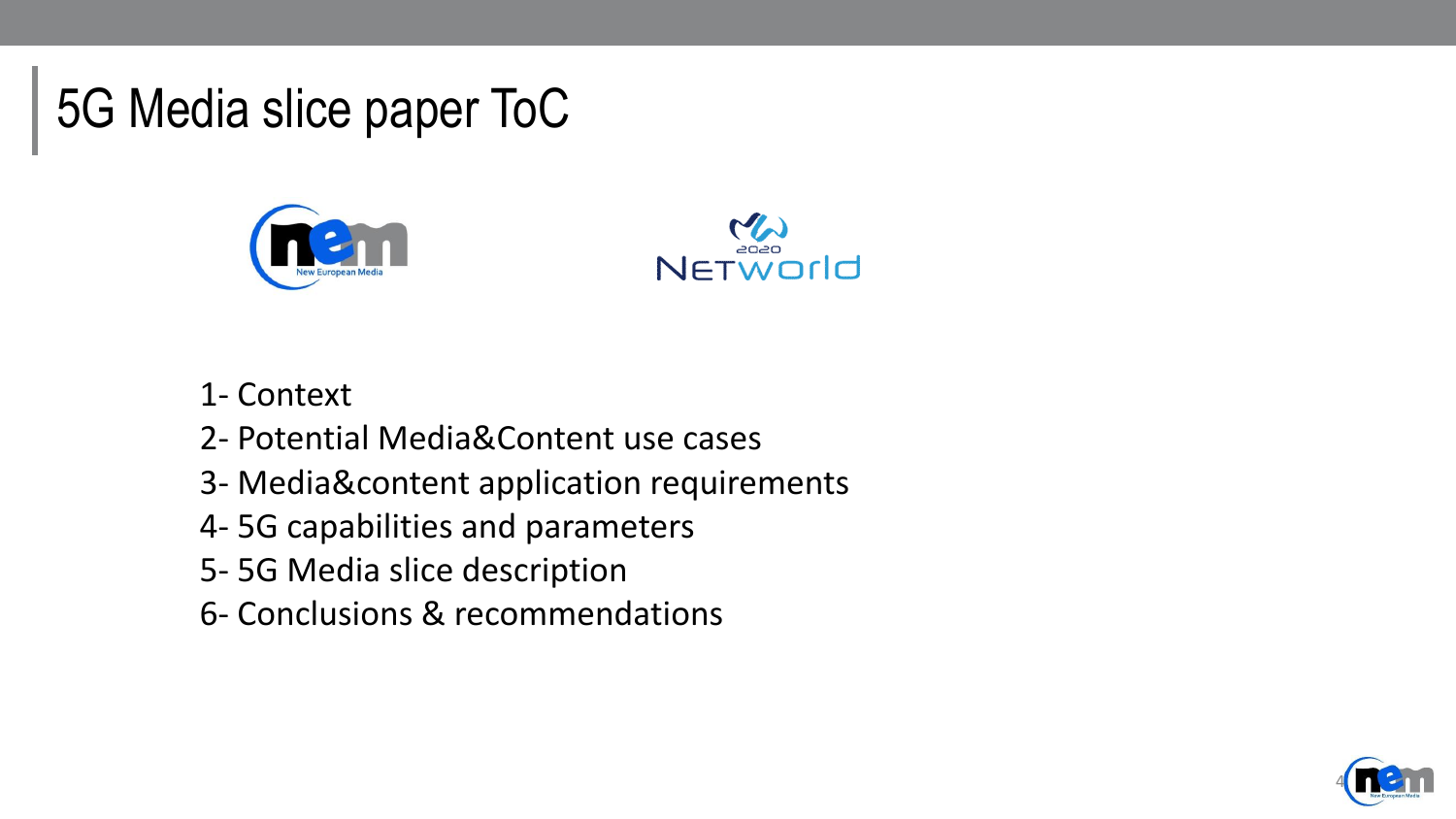#### Use cases

- In order to identify the requirements that such a 5G slice should fulfill, the group worked on the number of relevant use cases:
	- Ultrahigh fidelity imaging for medical applications
	- On site live event experience
	- Immersive and Integrated Media
	- Audio Streaming in Live Productions
	- Remote, Cooperative and Smart Media Production Incorporating User-Generated Content
	- Professional content production
	- Machine generated content
	- Collaborative design including immersive communication
	- Dynamic and Flexible UHD Content Distribution over 5G CDNs
	- Linear TV and radio
	- Smart Education

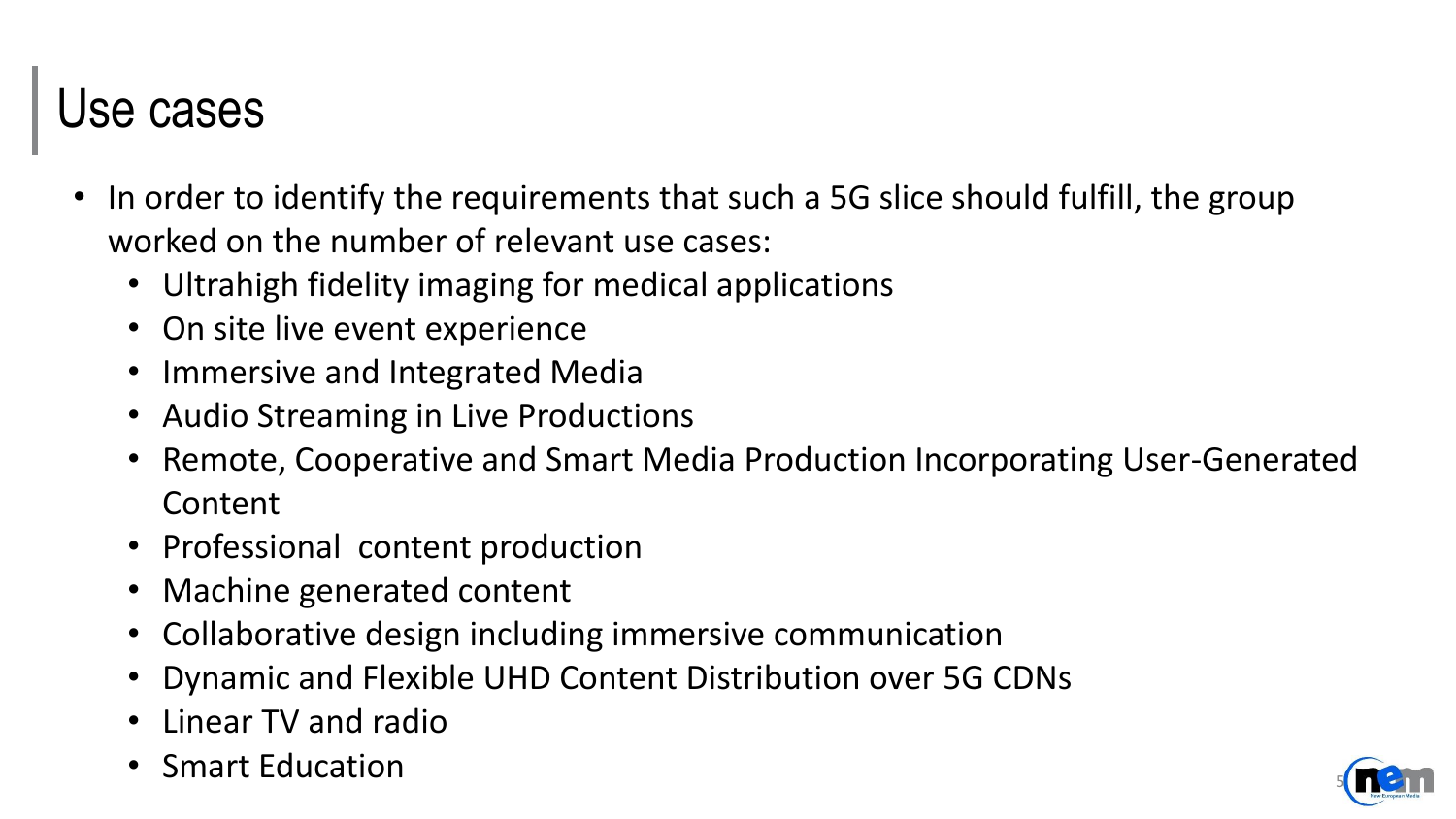## Media&content applications requiements

- From the list of use cases identified, this section is identifying what are the technical requirements of regarding the network
- The following technical topics have been identified and for each use case, a qualification has been made:
	- Experience data rate
	- Latency
	- Reliability (IP packet within latency bound)
	- #devices
	- Battery
	- **Coverage**
	- **Mobility**
	- Interwork/roaming
	- **Security**
	- **Positioning**
	- External dependencies
- At the end an analysis will be conducted in order to identify the common requirements.

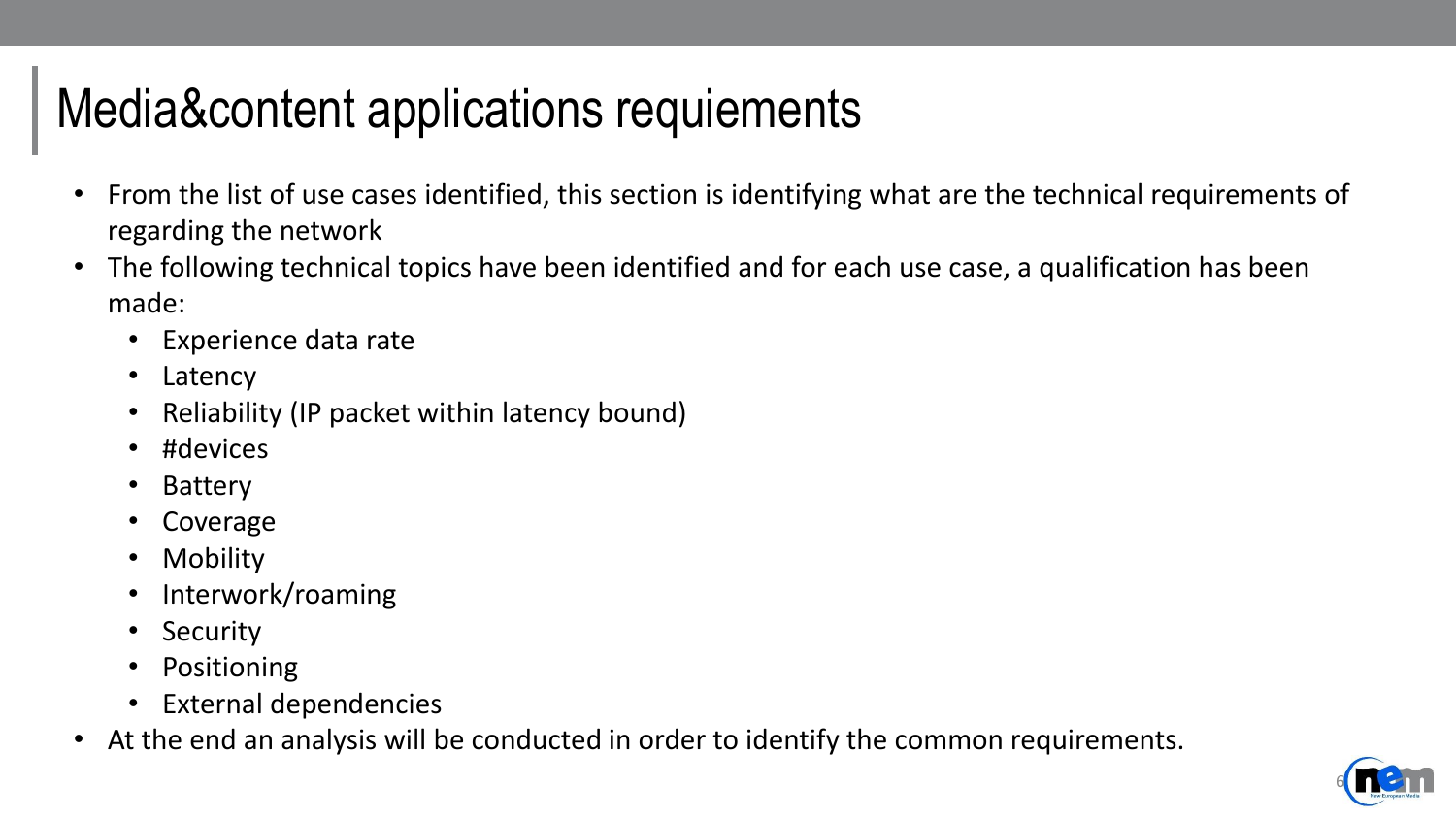## 5G capabilities and parameters

This section is describing what are the capabilities of 5G networks and which parameters could be activated by applications to configure the network.

A number of parameters should be configure such as :

- Delay
- Packet loss
- Bandwidth
- CPU
- Memory
- Broadcast and multicast point to multipoint (PTM)
- Etc

An exhaustive list of them will be provided

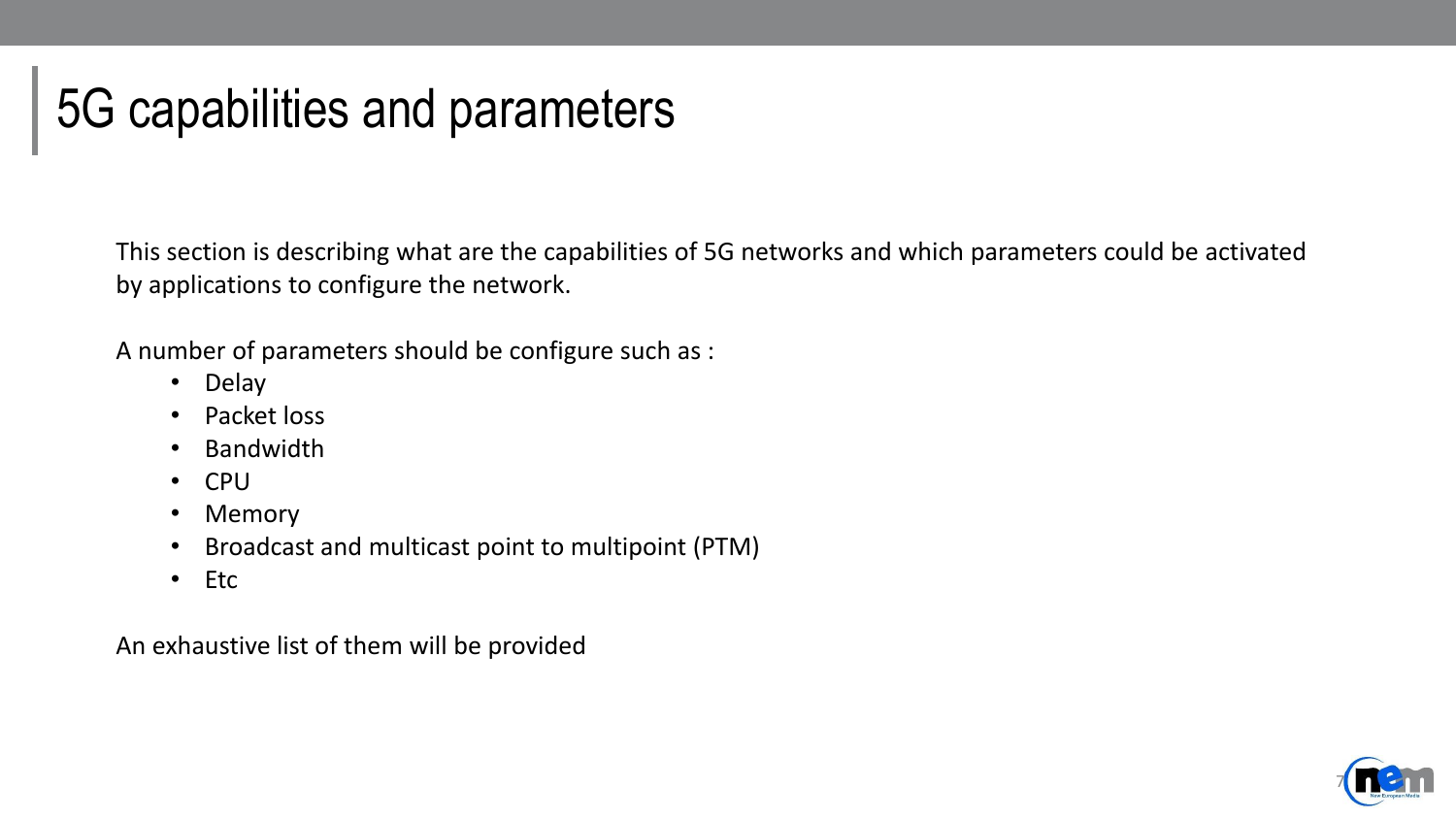### 5G Media slice description

This section is the result of the overall work as far as it proposes the main functionalities of such a slice.

It will be the conclusion and the recommendation of the group to the standardisation bodies (NGMN, 3GPP, …) for future standard and development.

Today, we are going to propose 2 complementary slices

- One covering content production
- One covering content distribution

This is still under discussion in the group

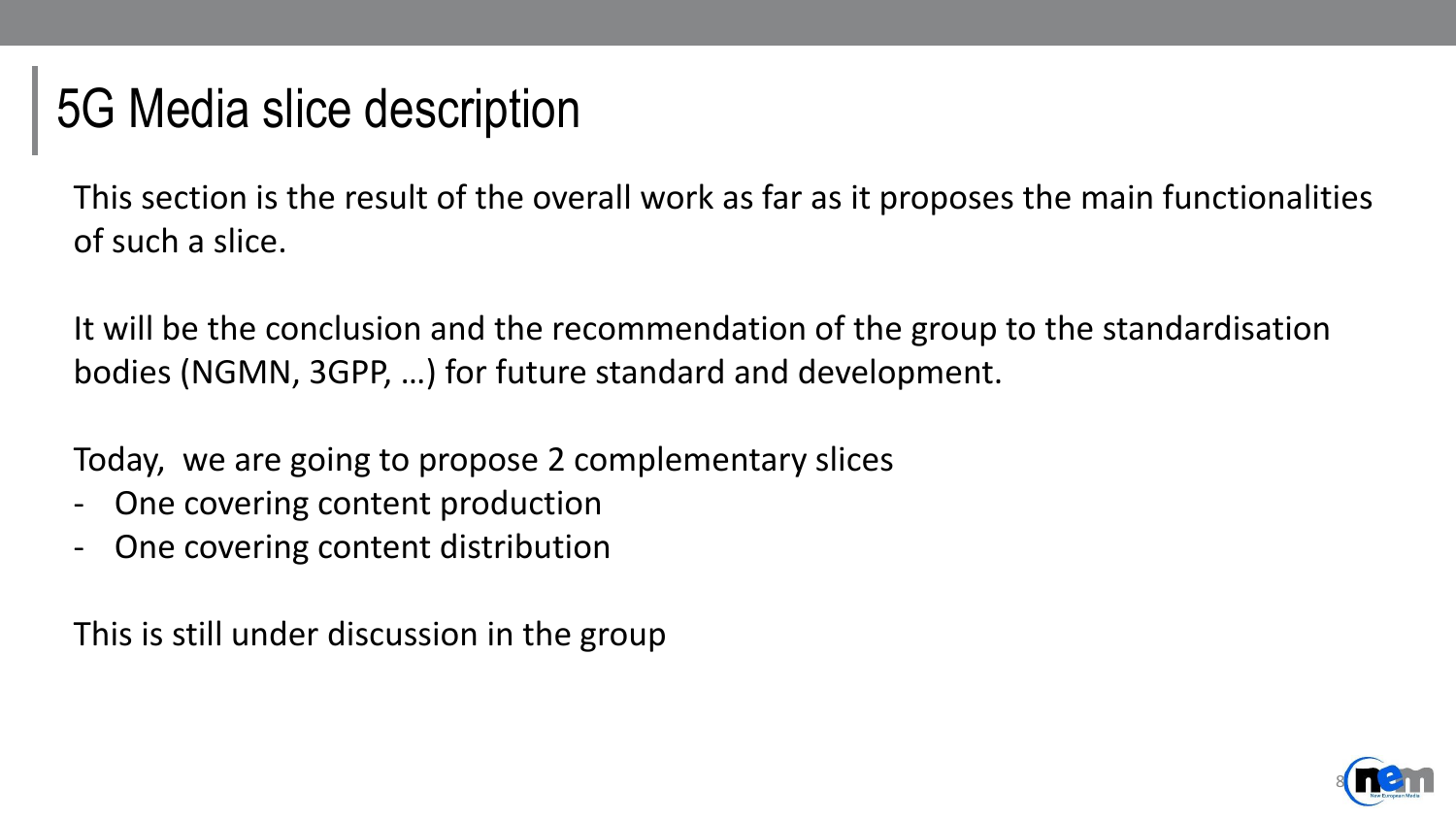

Our objective is to have a first version end of June in order to be able to influence the standardisation bodies

Most of the chapters are in a final version, we still have to work on the last chapter which propose the slice description

Comments are welcome from any NEM or Networld2020 members

The paper should be validated buy both Steering boards before publication